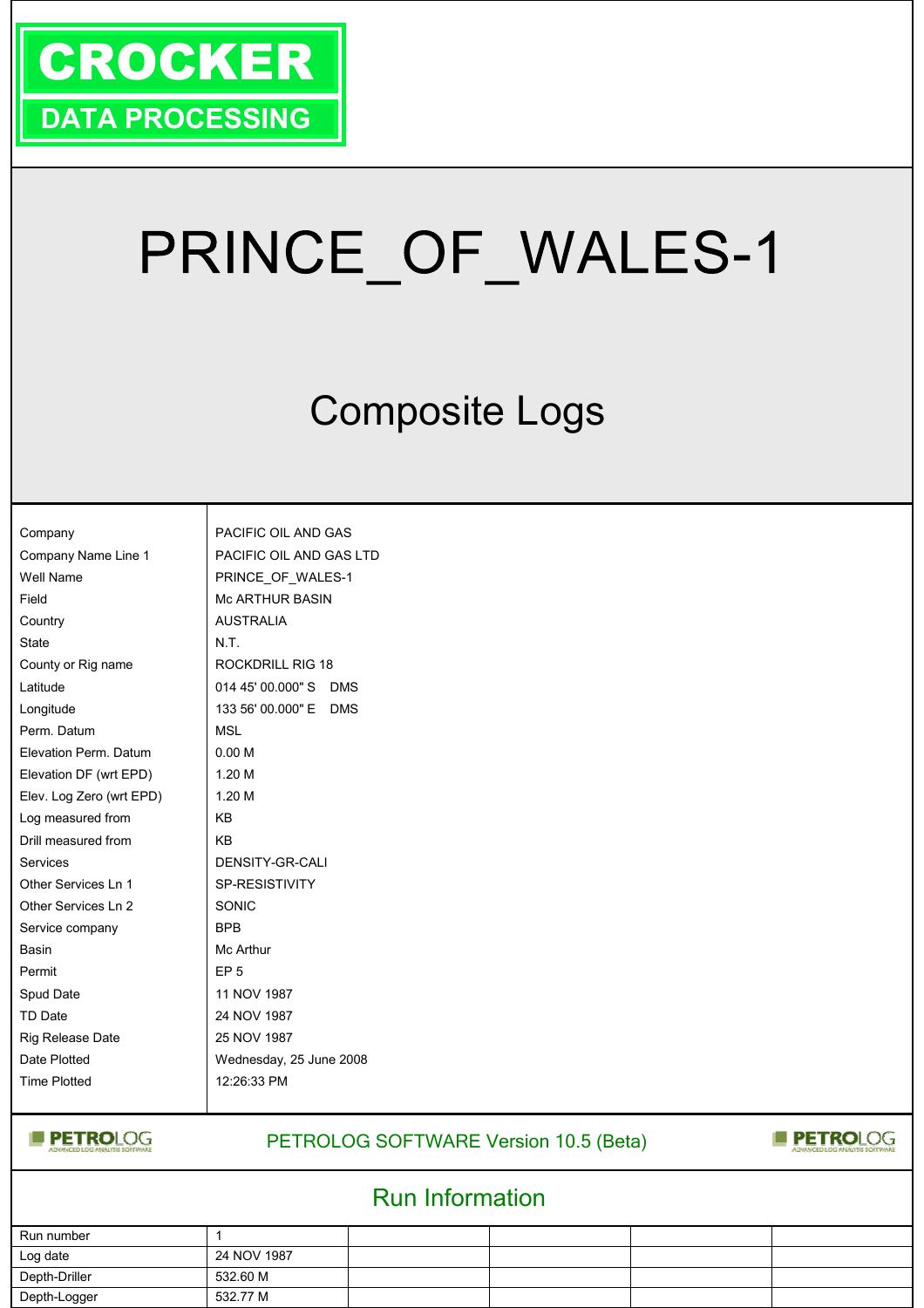| Bottom log interval                                                                                                                                                                                                                                                                                                                                                                                                                                                                                                                                                                      | 532.00 M                               |                            |                                    |                                     |         |  |  |
|------------------------------------------------------------------------------------------------------------------------------------------------------------------------------------------------------------------------------------------------------------------------------------------------------------------------------------------------------------------------------------------------------------------------------------------------------------------------------------------------------------------------------------------------------------------------------------------|----------------------------------------|----------------------------|------------------------------------|-------------------------------------|---------|--|--|
| Top log interval                                                                                                                                                                                                                                                                                                                                                                                                                                                                                                                                                                         | 75.00 M                                |                            |                                    |                                     |         |  |  |
| Casing-Driller                                                                                                                                                                                                                                                                                                                                                                                                                                                                                                                                                                           | 77.00 M                                |                            |                                    |                                     |         |  |  |
| Casing-Logger                                                                                                                                                                                                                                                                                                                                                                                                                                                                                                                                                                            | 71.00 M                                |                            |                                    |                                     |         |  |  |
| <b>Bit Size</b>                                                                                                                                                                                                                                                                                                                                                                                                                                                                                                                                                                          | 3.875 INCH                             |                            |                                    |                                     |         |  |  |
| <b>Fluid Density</b>                                                                                                                                                                                                                                                                                                                                                                                                                                                                                                                                                                     | 1.000 G/CC                             |                            |                                    |                                     |         |  |  |
| Bottom hole temp                                                                                                                                                                                                                                                                                                                                                                                                                                                                                                                                                                         | 51.00 DEGC                             |                            |                                    |                                     |         |  |  |
| Logging unit No                                                                                                                                                                                                                                                                                                                                                                                                                                                                                                                                                                          | V327                                   |                            |                                    |                                     |         |  |  |
| Logging Company ID                                                                                                                                                                                                                                                                                                                                                                                                                                                                                                                                                                       | R. TENCH                               |                            |                                    |                                     |         |  |  |
| Total depth                                                                                                                                                                                                                                                                                                                                                                                                                                                                                                                                                                              | 0.00                                   |                            |                                    |                                     |         |  |  |
|                                                                                                                                                                                                                                                                                                                                                                                                                                                                                                                                                                                          |                                        |                            |                                    |                                     |         |  |  |
| Logs loaded, edited and merged by CDP in June 2008 from LIS format files<br>Well Header incomplete and filled from supplied completion report files in TIF format. No Surface mud properties recorded.<br>SP drift corrected and smoothed. No DRHO<br>Since well log interpretations are opinions based upon inferences from well logs, we cannot and do not guarantee the correctness or accuracy of any<br>interpretation. Therefore we shall not be liable or responsible for any loss, damage, cost or expense incurred or sustained by anyone resulting from any<br>interpretation. |                                        |                            |                                    |                                     |         |  |  |
|                                                                                                                                                                                                                                                                                                                                                                                                                                                                                                                                                                                          |                                        | <b>Log Description</b>     |                                    |                                     |         |  |  |
|                                                                                                                                                                                                                                                                                                                                                                                                                                                                                                                                                                                          |                                        |                            |                                    |                                     |         |  |  |
| GR<br>BPB Gamma-Ray                                                                                                                                                                                                                                                                                                                                                                                                                                                                                                                                                                      |                                        |                            |                                    |                                     |         |  |  |
| <b>BS</b><br><b>Bit Size</b>                                                                                                                                                                                                                                                                                                                                                                                                                                                                                                                                                             |                                        |                            |                                    |                                     |         |  |  |
| CADE<br><b>BPB Density Caliper</b>                                                                                                                                                                                                                                                                                                                                                                                                                                                                                                                                                       |                                        |                            |                                    |                                     |         |  |  |
| SP                                                                                                                                                                                                                                                                                                                                                                                                                                                                                                                                                                                       |                                        |                            |                                    |                                     |         |  |  |
| <b>FEDP</b>                                                                                                                                                                                                                                                                                                                                                                                                                                                                                                                                                                              | BPB Slim hole tool Deep Resistivity    |                            |                                    |                                     |         |  |  |
| <b>FESH</b>                                                                                                                                                                                                                                                                                                                                                                                                                                                                                                                                                                              | BPB Slim hole tool Shallow Resistivity |                            |                                    |                                     |         |  |  |
| <b>RHOB</b>                                                                                                                                                                                                                                                                                                                                                                                                                                                                                                                                                                              | BPB slim hole tool Density             |                            |                                    |                                     |         |  |  |
| <b>NPRS</b>                                                                                                                                                                                                                                                                                                                                                                                                                                                                                                                                                                              | Neutron Sandstone Porosity             |                            |                                    |                                     |         |  |  |
|                                                                                                                                                                                                                                                                                                                                                                                                                                                                                                                                                                                          |                                        |                            |                                    |                                     |         |  |  |
| DT<br>Delta T Compensated                                                                                                                                                                                                                                                                                                                                                                                                                                                                                                                                                                |                                        |                            |                                    |                                     |         |  |  |
|                                                                                                                                                                                                                                                                                                                                                                                                                                                                                                                                                                                          |                                        |                            |                                    |                                     |         |  |  |
| GR (API)<br>250.0 DEPTH                                                                                                                                                                                                                                                                                                                                                                                                                                                                                                                                                                  |                                        | FEDP (OHMM)<br>FESH (OHMM) | 2000.0 1.95<br>2000.0 0.45<br>30.O | RHOB (G/C3)<br><sup>NPRS(VV</sup> ) | $-0.15$ |  |  |
| $\frac{1}{20.0}$<br>SP (MV)                                                                                                                                                                                                                                                                                                                                                                                                                                                                                                                                                              |                                        |                            |                                    |                                     |         |  |  |
| ξ<br>ł                                                                                                                                                                                                                                                                                                                                                                                                                                                                                                                                                                                   |                                        |                            |                                    |                                     |         |  |  |
|                                                                                                                                                                                                                                                                                                                                                                                                                                                                                                                                                                                          |                                        |                            |                                    |                                     |         |  |  |
| <b>.</b><br>                                                                                                                                                                                                                                                                                                                                                                                                                                                                                                                                                                             |                                        |                            |                                    |                                     |         |  |  |
|                                                                                                                                                                                                                                                                                                                                                                                                                                                                                                                                                                                          |                                        |                            |                                    |                                     |         |  |  |
| ------<br>$\sum_{i=1}^{n}$                                                                                                                                                                                                                                                                                                                                                                                                                                                                                                                                                               |                                        |                            |                                    |                                     |         |  |  |
|                                                                                                                                                                                                                                                                                                                                                                                                                                                                                                                                                                                          |                                        |                            |                                    |                                     |         |  |  |
| ł<br>⋜<br>Ĵ.                                                                                                                                                                                                                                                                                                                                                                                                                                                                                                                                                                             |                                        |                            |                                    |                                     |         |  |  |
|                                                                                                                                                                                                                                                                                                                                                                                                                                                                                                                                                                                          |                                        |                            |                                    |                                     |         |  |  |
| ६                                                                                                                                                                                                                                                                                                                                                                                                                                                                                                                                                                                        |                                        |                            |                                    |                                     |         |  |  |
|                                                                                                                                                                                                                                                                                                                                                                                                                                                                                                                                                                                          |                                        |                            |                                    |                                     |         |  |  |
| ≸                                                                                                                                                                                                                                                                                                                                                                                                                                                                                                                                                                                        |                                        |                            |                                    |                                     |         |  |  |
| --------<br>ſ<br>F                                                                                                                                                                                                                                                                                                                                                                                                                                                                                                                                                                       |                                        |                            |                                    |                                     |         |  |  |
|                                                                                                                                                                                                                                                                                                                                                                                                                                                                                                                                                                                          |                                        |                            |                                    |                                     |         |  |  |
|                                                                                                                                                                                                                                                                                                                                                                                                                                                                                                                                                                                          |                                        |                            |                                    |                                     |         |  |  |
|                                                                                                                                                                                                                                                                                                                                                                                                                                                                                                                                                                                          |                                        |                            |                                    |                                     |         |  |  |
| WY                                                                                                                                                                                                                                                                                                                                                                                                                                                                                                                                                                                       |                                        |                            |                                    |                                     |         |  |  |
|                                                                                                                                                                                                                                                                                                                                                                                                                                                                                                                                                                                          |                                        |                            |                                    |                                     |         |  |  |
|                                                                                                                                                                                                                                                                                                                                                                                                                                                                                                                                                                                          |                                        |                            |                                    |                                     |         |  |  |
|                                                                                                                                                                                                                                                                                                                                                                                                                                                                                                                                                                                          |                                        |                            |                                    |                                     |         |  |  |
| ļ<br>į.<br>50                                                                                                                                                                                                                                                                                                                                                                                                                                                                                                                                                                            |                                        |                            |                                    |                                     |         |  |  |
|                                                                                                                                                                                                                                                                                                                                                                                                                                                                                                                                                                                          |                                        |                            |                                    |                                     |         |  |  |
| 0.0<br>0.0 1500 M<br>$\frac{600}{80.0}$<br>------<br>}<br>}                                                                                                                                                                                                                                                                                                                                                                                                                                                                                                                              |                                        |                            |                                    |                                     |         |  |  |
| $\frac{1}{2}$                                                                                                                                                                                                                                                                                                                                                                                                                                                                                                                                                                            |                                        |                            |                                    |                                     |         |  |  |
| *-*****<br>P<br>ţ                                                                                                                                                                                                                                                                                                                                                                                                                                                                                                                                                                        |                                        |                            |                                    |                                     |         |  |  |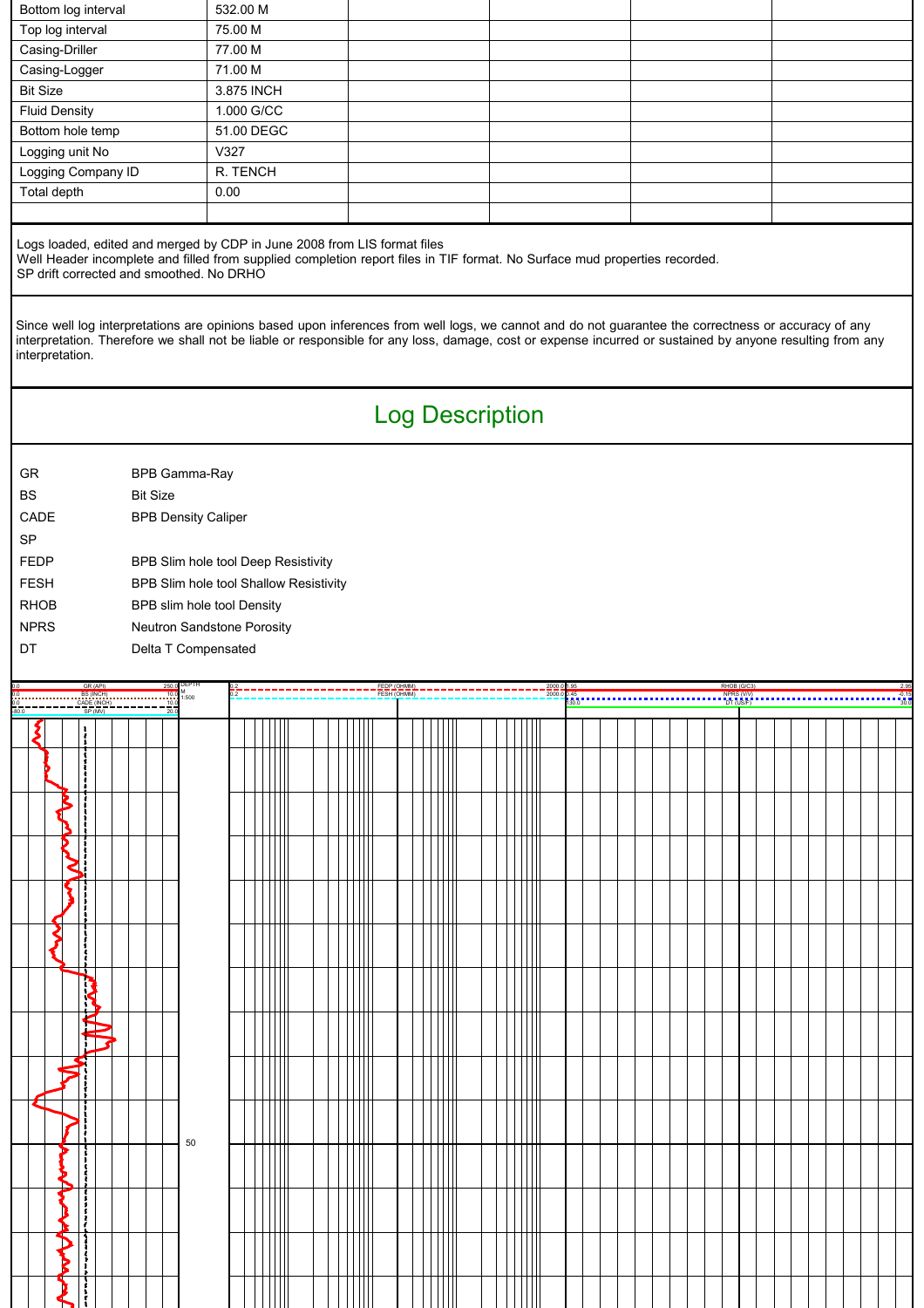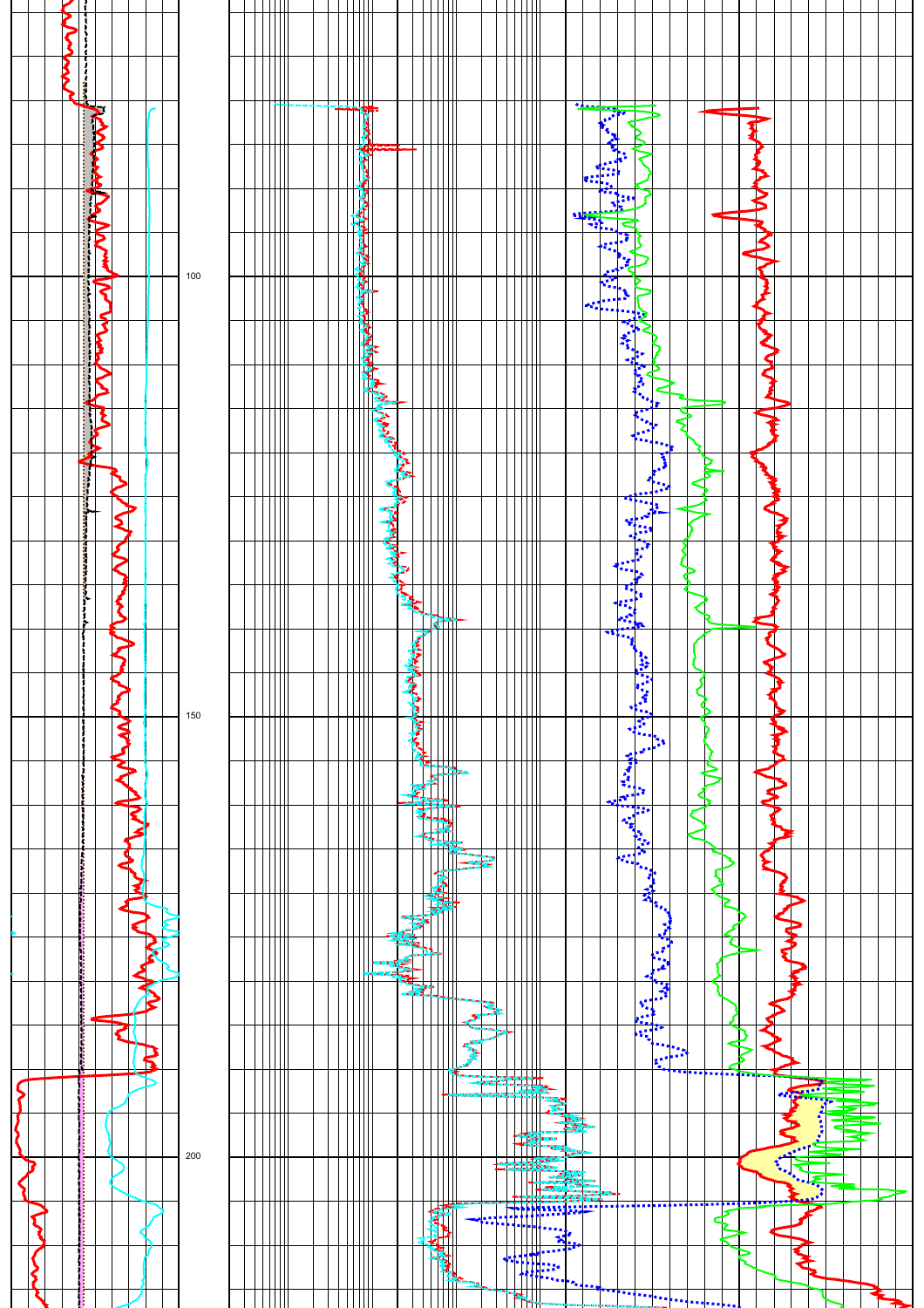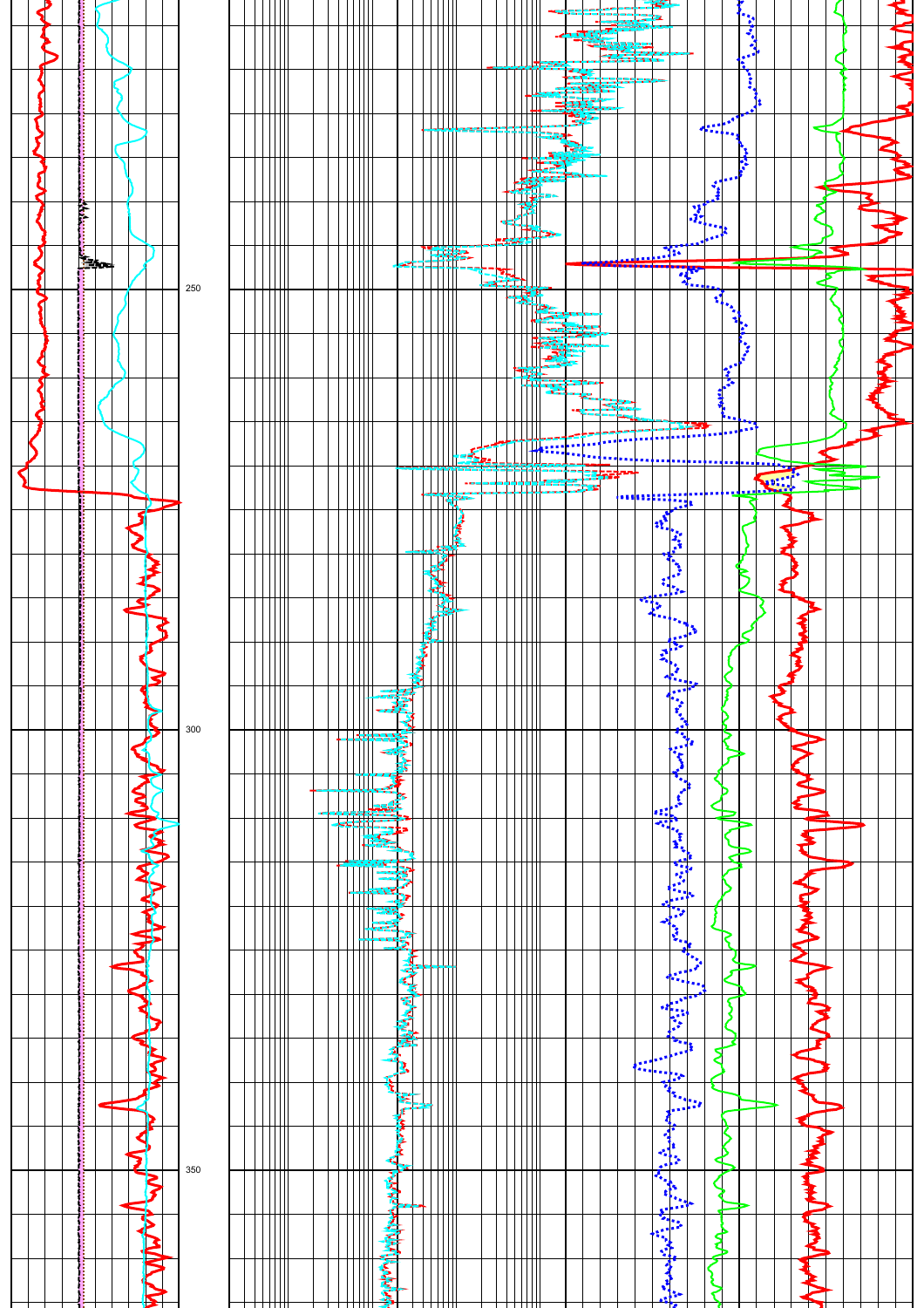